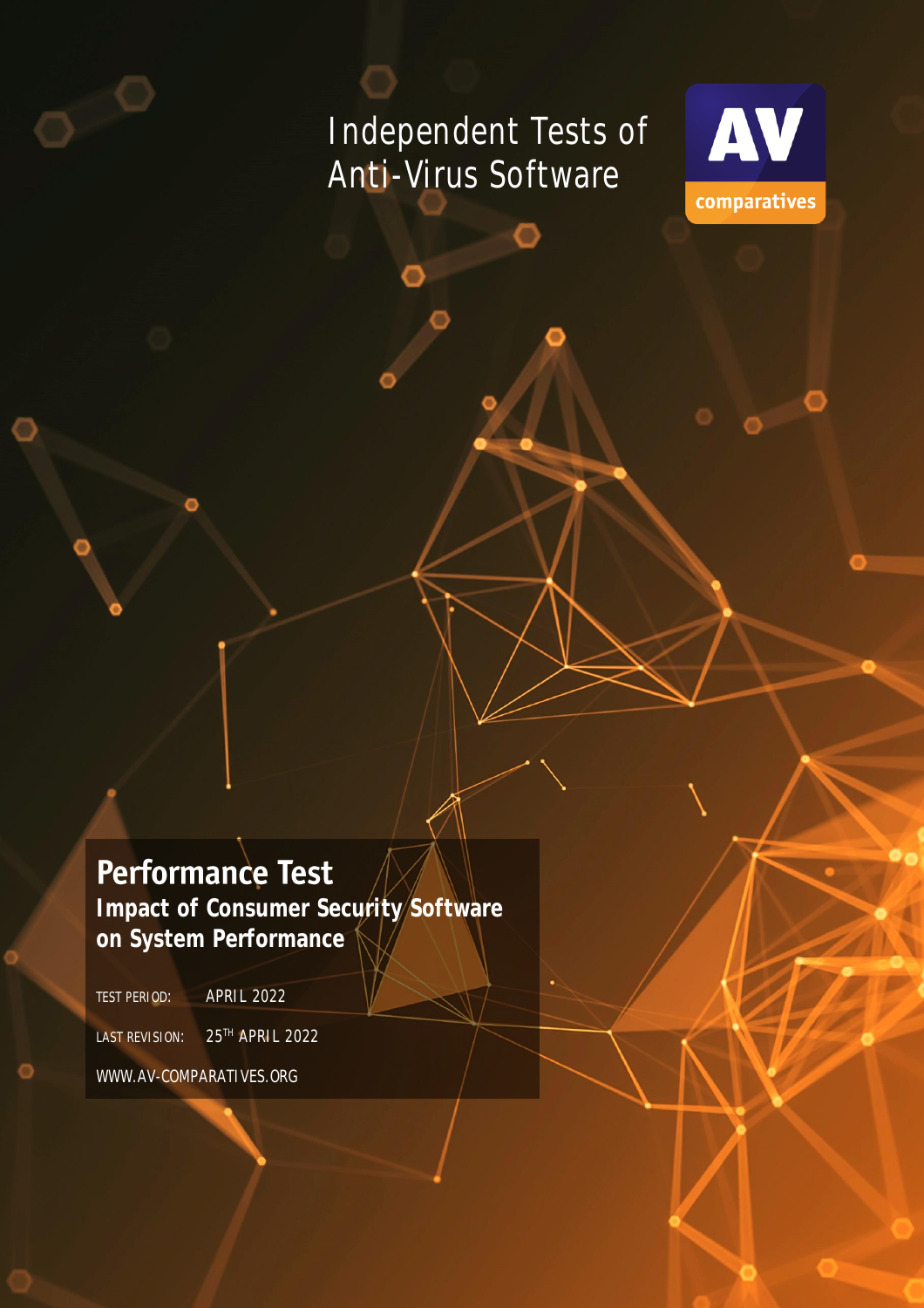### **Introduction**

The Performance Test evaluates the impact of anti-virus software on system performance, as programs running in background - such as real time protection antivirus software - use some percentage of system resources. Taking these tests as reference, users can evaluate their anti-virus protection in terms of system speed (system performance). For further details please refer to the [methodology](/performance-test-methodology) documents as well as the information provided on our [website.](https://www.av-comparatives.org/performance-test-methodology/) We want to make clear that the results in this report are intended only to give an indication of the impact on system performance (mainly by the real-time/on-access components) of the consumer security products in these specific tests. Users are encouraged to try out the software on their own PC's and see how it performs on their own systems.

# **Tested products**

The following products for 64-bit systems were evaluated in this test:

| Avast Free Antivirus 22.3          | McAfee Total Protection 25.5           |
|------------------------------------|----------------------------------------|
| AVG Free Antivirus 22.3            | Microsoft Defender 4.18                |
| Avira Prime 1.1                    | NortonLifeLock Norton 360 Deluxe 22.22 |
| Bitdefender Internet Security 26.0 | Panda Free Antivirus 21.01             |
| <b>ESET Internet Security 15.1</b> | TotalAV Antivirus Pro 5.16             |
| G Data Total Security 25.5         | Total Defense Essential Antivirus 13.0 |
| K7 Total Security 16.0             | Trend Micro Internet Security 17.7     |
| Kaspersky Internet Security 21.3   | VIPRE Advanced Security 11.0           |
| Malwarebytes Premium 4.5           |                                        |

This test includes both "Antivirus" and "Internet Security" consumer products - both referred to as *security products*. We have tested the same products that are included in the protection tests of the Consumer Main Test Series. Please note that the results in this report apply only to the specific product versions listed above (i.e. to the exact version numbers and to 64-bit systems). Also, keep in mind that different vendors offer different (and differing numbers of) features in their products.

The following activities/tests were performed under an up-to-date **Windows 10 21H2 64-Bit system**:

- File copying
- Archiving / unarchiving
- Installing / uninstalling applications
- Launching applications
- Downloading files
- Browsing Websites
- PC Mark 10 Professional Testing Suite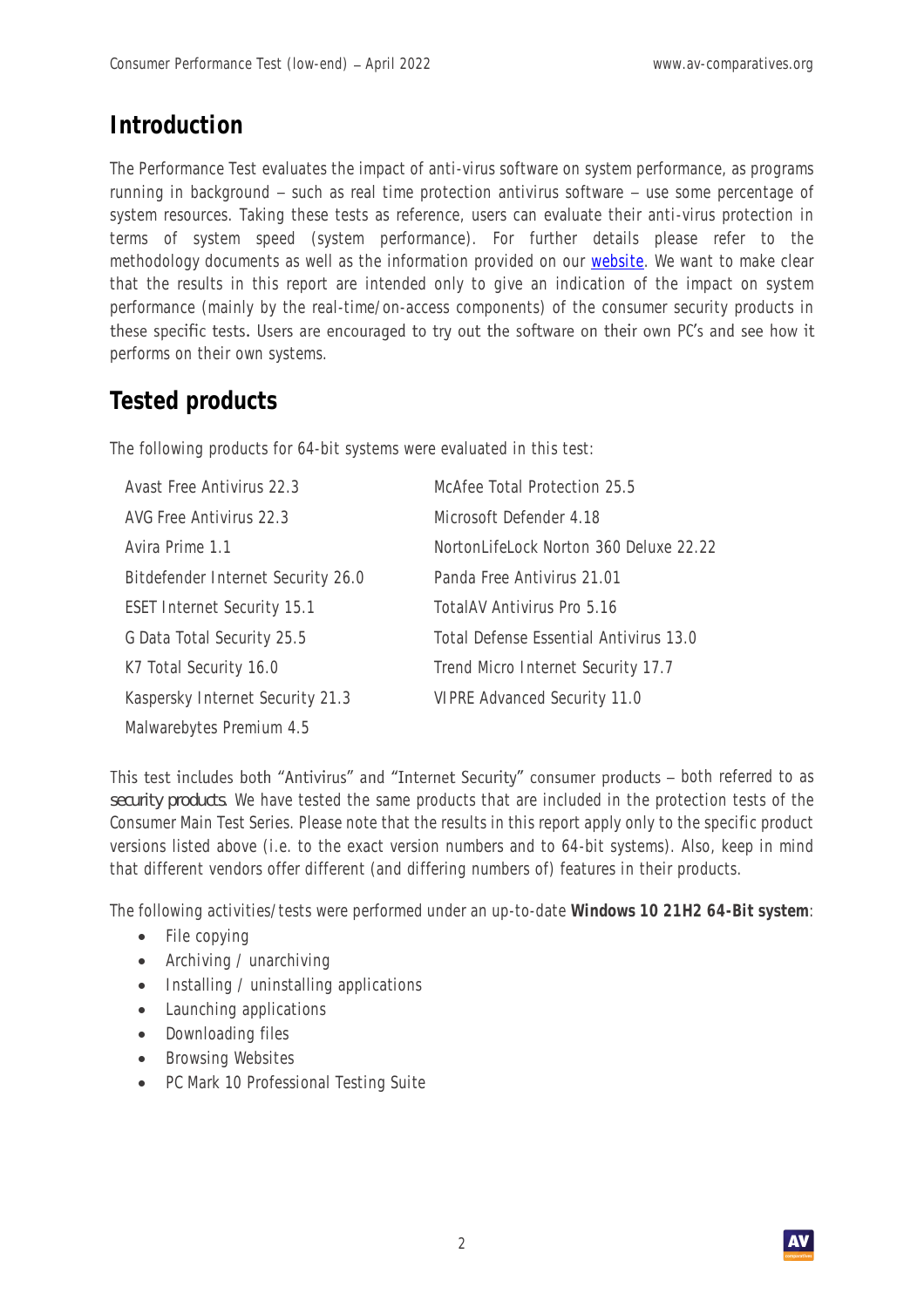### **Test methods**

The tests were performed on a machine with an Intel Core i3 CPU, 4GB of RAM and SSD hard disks. We consider this machine configuration as "low-end". The performance tests were done on a clean Windows 10 21H2 64-Bit system (English) and then with the installed consumer security software (with default settings). The tests were done with an active Internet connection to allow for the realworld impact of cloud services/features.

Care was taken to minimize other factors that could influence the measurements and/or comparability of the systems. Optimizing processes/fingerprinting used by the products were also considered – this means that the results represent the impact on a system which has already been operated by the user for a while. The tests were repeated several times (with and without fingerprinting) in order to get median values and filter out measurement errors. After each run, the workstation was reverted to the previously created system image and rebooted six times. We simulated various file operations that a computer user would execute: copying<sup>1</sup> different types of clean files from one place to another, archiving and unarchiving files, downloading files from the Internet and launching applications (opening documents).

We believe that increasing the number of iterations increases our statistical precision. This is especially true for performance testing, as some noise is always present on real machines. We perform each test multiple times and provide the median as result.

We also used a third-party, industry-recognized performance testing suite (PC Mark 10 Professional) to measure the system impact during real-world product usage. We used the predefined *PCMark 10 Extended* test. Readers are invited to evaluate the various products themselves, to see what impact they have on their systems (due to e.g. software conflicts and/or user preferences, as well as different system configurations that may lead to varying results).

Security products need to load on systems at an early stage to provide security from the very beginning - this load has some impact on the time needed for a system to start up. Measuring boot times accurately is challenging. The most significant issue is to define exactly when the system is fully started, as many operating environments may continue to perform start-up activities for some time after the system appears responsive to the user. It is also important to consider when the protection provided by the security solution being tested is fully active, as this could be a useful measure of boot completion as far as the security solution is concerned. Some security products load their services very late at boot (or even minutes later). Users may notice that sometime after the system has loaded, it will become very slow for a little while; thus, it initially looks as though the system has loaded very quickly, but in fact the security product just loads its services belatedly, leaving the system more vulnerable. As we find this misleading, we still do not publish boot times in our reports.

There are a number of factors that can affect computer performance. For further details of these, and tips for boosting your PC's speed, please see [here.](https://www.av-comparatives.org/spotlight-on-security-antivirus-system-performance/)

<sup>&</sup>lt;sup>1</sup> We use several GB of data consisting of various file types and sizes (pictures, movies, audio files, MS Office documents, PDF documents, applications/executables, archives, etc.).

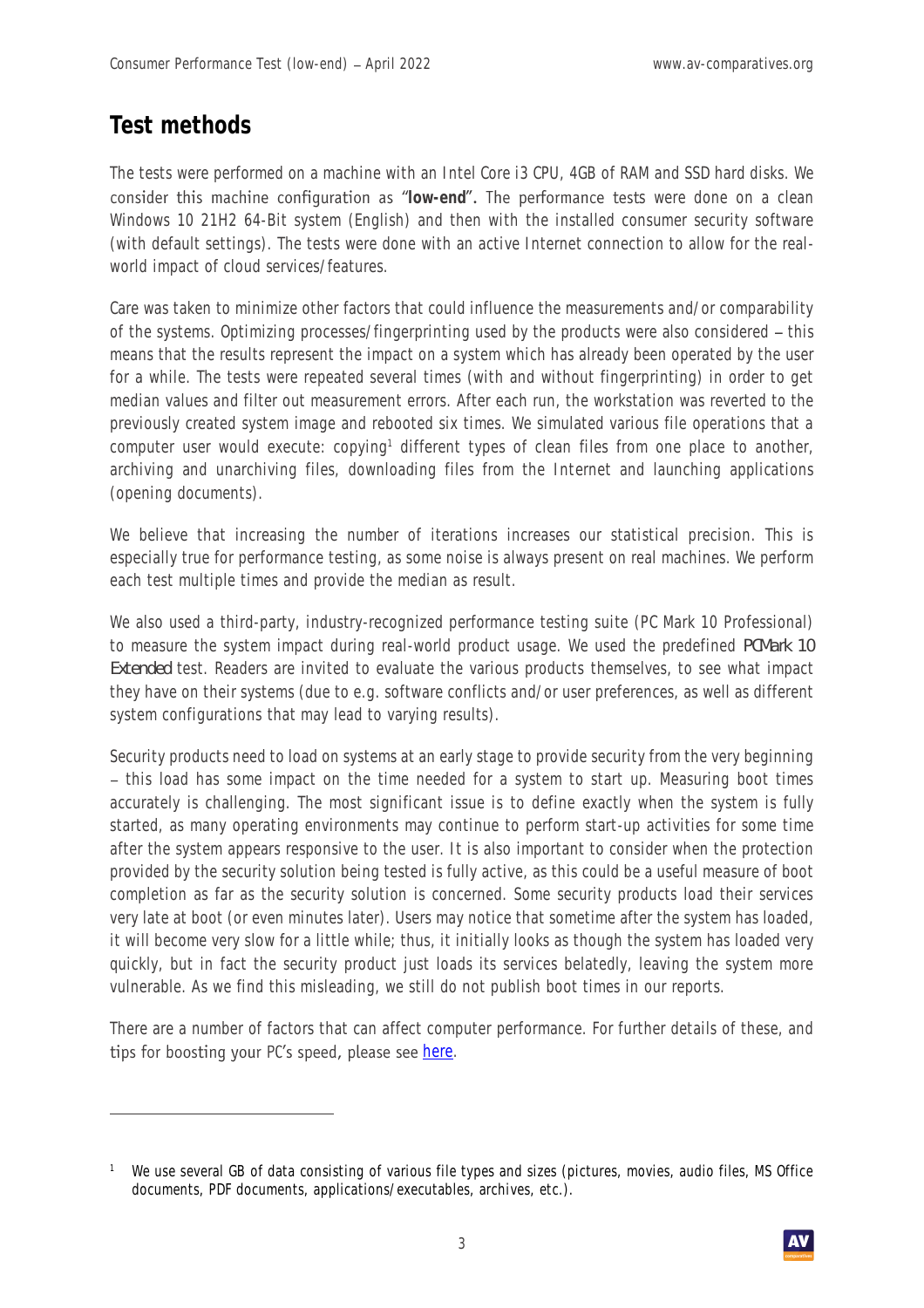### **Test cases**

We strive to make our tests as meaningful as we can, and so continually improve our test methodologies. Future tests will be further improved and adapted to cover real-life scenarios even better.

#### **File copying:**

We copied a set of various common file types from one physical hard disk to another physical hard disk. Some anti-virus products might ignore some types of files by design/default (e.g. based on their file type), or use fingerprinting technologies, which may skip already scanned files in order to increase the speed.

#### **Archiving and unarchiving:**

Archives are commonly used for file storage, and the impact of anti-virus software on the time taken to create new archives or to unarchive files from existing archives may be of interest for most users. We archived a set of different file types that are commonly found on home and office workstations.

#### **Installing applications:**

We installed several common applications with the silent install mode and measured how long it took. We did not consider fingerprinting, because usually an application is installed only once.

#### **Launching applications:**

Microsoft Office (Word, Excel, PowerPoint) and PDF documents are very common. We opened and then later closed various documents in Microsoft Office and in Adobe Acrobat Reader. The time taken for the viewer or editor application to launch was measured. Although we list the results for the first opening and the subsequent openings, we consider the subsequent openings more important, as normally this operation is done several times by users, and optimization of the anti-virus products take place, minimizing their impact on the systems.

#### **Downloading files:**

Common files are downloaded from a webserver on the Internet.

#### **Browsing Websites:**

Common websites are opened with Google Chrome. The time to completely load and display the website was measured. We only measure the time to navigate to the website when an instance of the browser is already started.

4

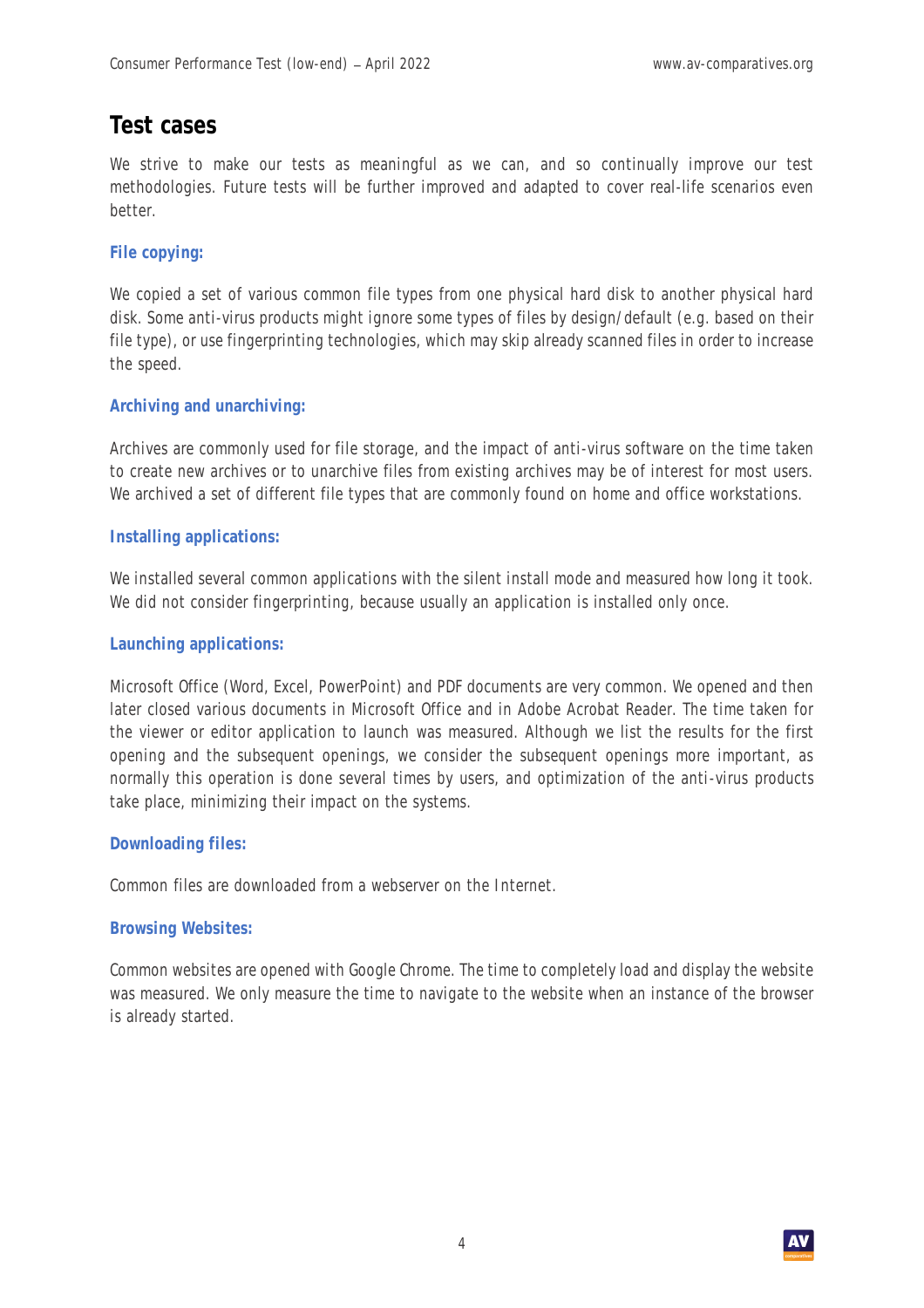## **Test Results**

These specific test results show the impact on system performance that a security product has, compared to the other tested security products. The reported data just gives an indication and is not necessarily applicable in all circumstances, as too many factors can play an additional part. The testers defined the categories Slow, Mediocre, Fast and Very Fast by consulting statistical methods and taking into consideration what would be noticed from the user's perspective, or compared to the impact of the other security products. If some products are faster/slower than others in a single subtest, this is reflected in the results.

| Slow                                                                                                                       | Mediocre                                                                                                | Fast                                                                                                                       | Very Fast                                                                                                                 |
|----------------------------------------------------------------------------------------------------------------------------|---------------------------------------------------------------------------------------------------------|----------------------------------------------------------------------------------------------------------------------------|---------------------------------------------------------------------------------------------------------------------------|
| The mean value of the<br>products in this cluster<br>builds a clearly slower<br>fourth cluster in the given<br>subcategory | The mean value of the<br>products in this cluster<br>builds a third cluster in the<br>given subcategory | The mean value of the<br>products in this group is<br>higher than the average<br>of all scores in the given<br>subcategory | The mean value of the<br>products in this group is<br>lower than the average of all<br>scores in the given<br>subcategory |

### **Overview of single AV-C performance scores**

|                      |                 | File copying             | Archiving/  | Installing   | Launching<br>applications |                          | Downloading | Browsing<br>Websites |
|----------------------|-----------------|--------------------------|-------------|--------------|---------------------------|--------------------------|-------------|----------------------|
|                      | On first<br>run | On<br>subsequent<br>runs | unarchiving | applications |                           | On<br>subsequent<br>runs | files       |                      |
| Avast                | n               | d۱                       | d I         | d۱           | d.                        | d.                       | d۱          | d                    |
| AVG                  | d               | d                        | d           | d            | d.                        | d.                       | d           | d                    |
| Avira                | d.              | d                        | d۱          | d.           | d.                        | d۱                       | d۱          | d                    |
| Bitdefender          | d١              | d                        | d           | п            | d.                        | a.                       | d.          | d                    |
| ESET                 | d.              | d                        | d           | d            | d                         | d                        | d           | d                    |
| G Data               | d               | d                        | d           | d            | d.                        | d                        | d           | d                    |
| K7                   | d.              | d                        | n l         | d.           | d.                        | d۱                       | d۱          | d                    |
| Kaspersky            | d               | d                        | d.          | d            | d.                        | d                        | d           | d                    |
| Malwarebytes         | d۱              | d                        | n I         | d.           | d۱                        | al.                      | d.          | d                    |
| <b>McAfee</b>        | d               | d                        | d           | d.           | d.                        | d                        | d           | d                    |
| Microsoft            | d.              | d                        | d۱          | a l          | d۱                        | d                        | d۱          | d                    |
| NortonLifeLock       | d               | d                        | d           | d.           | d.                        | d                        | d           | d                    |
| Panda                | d.              | d                        | d۱          | d.           | d.                        | d۱                       | d.          | d                    |
| TotalAV              | d.              | d                        | d.          | d.           | d.                        | d                        | d           | d                    |
| <b>Total Defense</b> | a l             | d                        | d۱          | ď.           | 11                        | d                        | d.          | d                    |
| <b>Trend Micro</b>   | al I            | d                        | d           | d            | d.                        | d.                       | d           | d.                   |
| <b>VIPRE</b>         | d.              | d                        | H.          | d.           | d.                        | пl                       | d۱          | d.                   |
|                      | d.              |                          | d.          |              | d.                        |                          | d           |                      |
|                      | Slow            |                          | Mediocre    |              | Fast                      |                          | Very fast   |                      |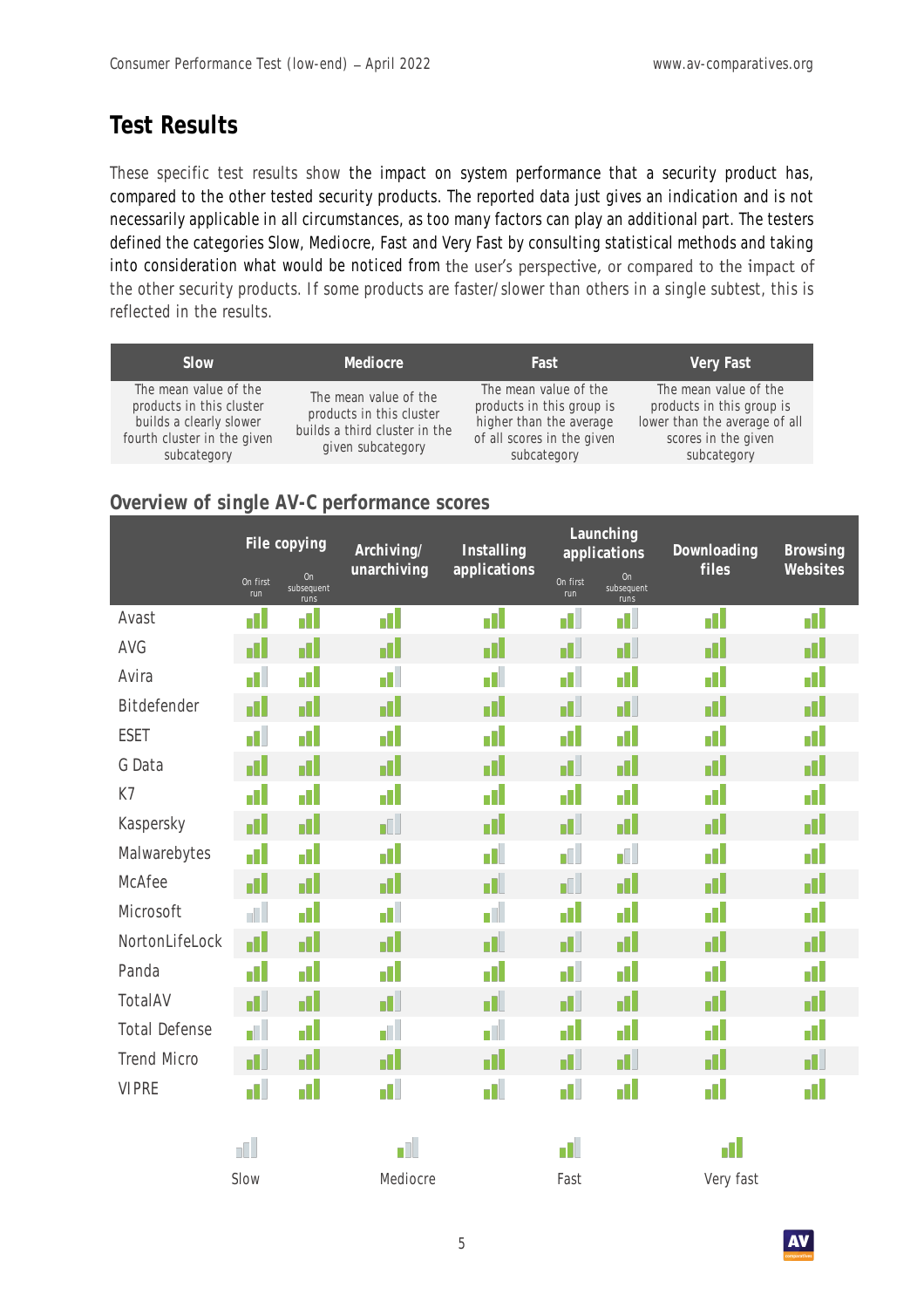#### **PC Mark Tests**

In order to provide an industry-recognized performance test, we used the PC Mark 10 Professional Edition<sup>2</sup> testing suite. Users using PC Mark 10 benchmark<sup>3</sup> should take care to minimize all external factors that could affect the testing suite, and strictly follow at least the suggestions documented inside the PC Mark manual, to get consistent and valid/useful results. Furthermore, the tests should be repeated several times to verify them. For more information about the various consumer scenarios tests included in PC Mark, please read the whitepaper on their website<sup>4</sup>.

5 system without any security software installed, which scores 100 points in the PC Mark 10 benchmark.

|                      | PC Mark Score |
|----------------------|---------------|
| Baseline             | 100           |
| ESET                 | 98.6          |
| K7                   | 98.4          |
| NortonLifeLock       | 98.2          |
| <b>VIPRE</b>         | 98.1          |
| McAfee               | 97.8          |
| <b>Total Defense</b> | 97.6          |
| Panda                | 97.5          |
| Microsoft            | 97.4          |
| Bitdefender          | 97.3          |
| TotalAV              | 97.2          |
| Avira                | 97.1          |
| Kaspersky            | 97.0          |
| Avast                | 96.7          |
| AVG                  | 96.5          |
| G Data               | 96.4          |
| Malwarebytes         | 95.8          |
| <b>Trend Micro</b>   | 95.7          |

<sup>&</sup>lt;sup>2</sup> For more information, see <u>https://benchmarks.ul.com</u>

<sup>3</sup> PCMark® is a registered trademark of Futuremark Corporation / UL.

<sup>4</sup> [http://s3.amazonaws.com/download-aws.futuremark.com/PCMark\\_10\\_Technical\\_Guide.pdf](http://s3.amazonaws.com/download-aws.futuremark.com/PCMark_10_Technical_Guide.pdf) (PDF)

<sup>&</sup>lt;sup>5</sup> Baseline system: Intel Core i3 machine with 4GB RAM and SSD drive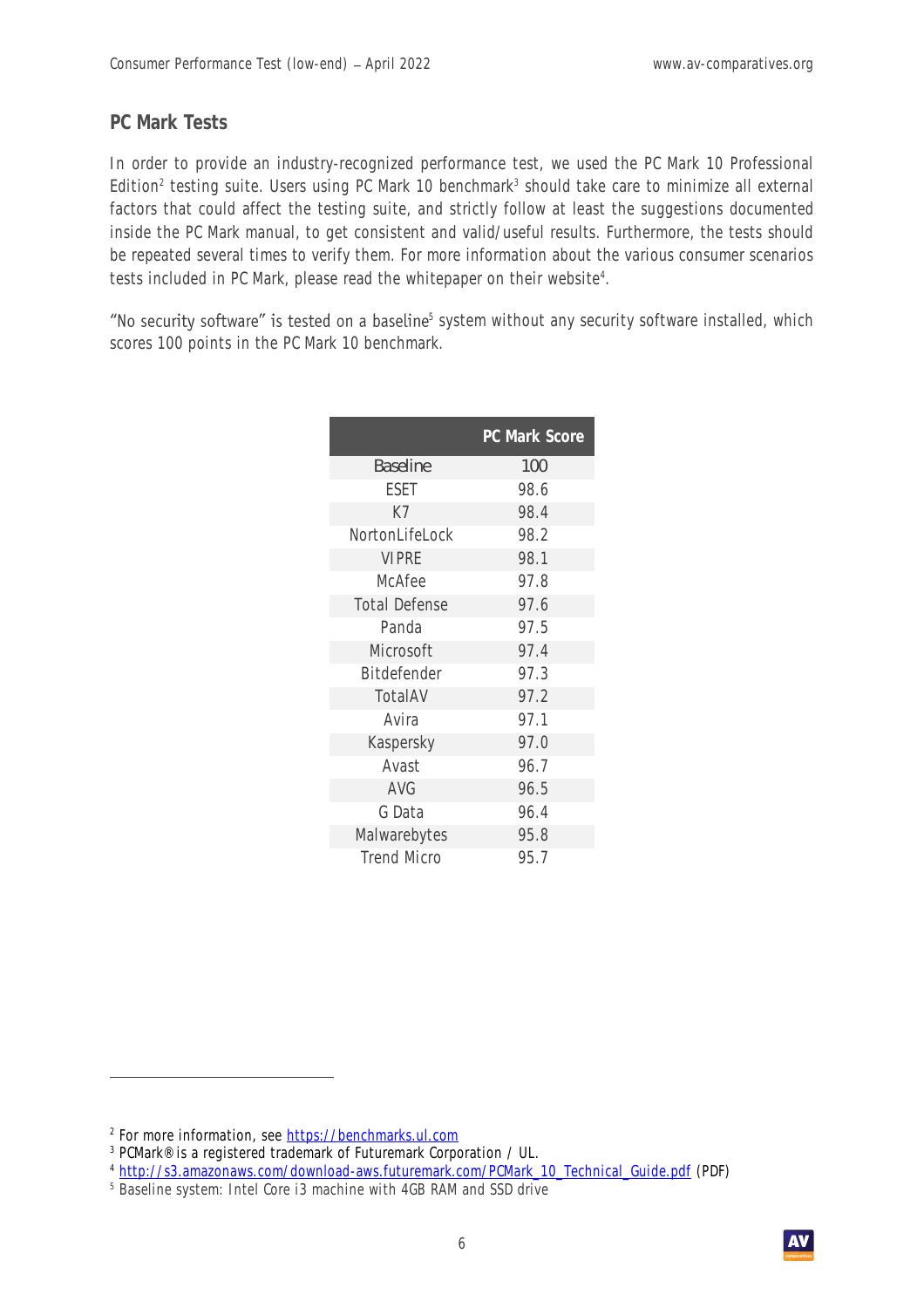#### **Summarized results**

Users should weight the various subtests according to their needs. We applied a scoring system to sum up the various results. Please note that for the File Copying and Launching Applications subtests, we noted separately the results for the first run and for subsequent runs. For the AV-C score, we took the rounded mean values of first and subsequent runs for File Copying, whilst for Launching Applications we considered only the subsequent runs. "Very fast" gets 15 points, "fast" gets 10 points, "mediocre" gets 5 points and "slow" gets 0 points. This leads to the following results:

|                      | <b>AV-C Score</b> | PC Mark Score | <b>TOTAL</b> | Impact Score |
|----------------------|-------------------|---------------|--------------|--------------|
| K7                   | 90                | 98.4          | 188.4        | 1.6          |
| Panda                | 90                | 97.5          | 187.5        | 2.5          |
| <b>ESET</b>          | 88                | 98.6          | 186.6        | 3.4          |
| G Data               | 90                | 96.4          | 186.4        | 3.6          |
| NortonLifeLock       | 85                | 98.2          | 183.2        | 6.8          |
| McAfee               | 85                | 97.8          | 182.8        | 7.2          |
| Bitdefender          | 85                | 97.3          | 182.3        | 7.7          |
| Avast                | 85                | 96.7          | 181.7        | 8.3          |
| AVG                  | 85                | 96.5          | 181.5        | 8.5          |
| Kaspersky            | 80                | 97.0          | 177.0        | 13.0         |
| <b>VIPRE</b>         | 78                | 98.1          | 176.1        | 13.9         |
| <b>Trend Micro</b>   | 80                | 95.7          | 175.7        | 14.3         |
| TotalAV              | 78                | 97.2          | 175.2        | 14.8         |
| Avira                | 78                | 97.1          | 175.1        | 14.9         |
| Malwarebytes         | 75                | 95.8          | 170.8        | 19.2         |
| Microsoft            | 68                | 97.4          | 165.4        | 24.6         |
| <b>Total Defense</b> | 65                | 97.6          | 162.6        | 27.4         |

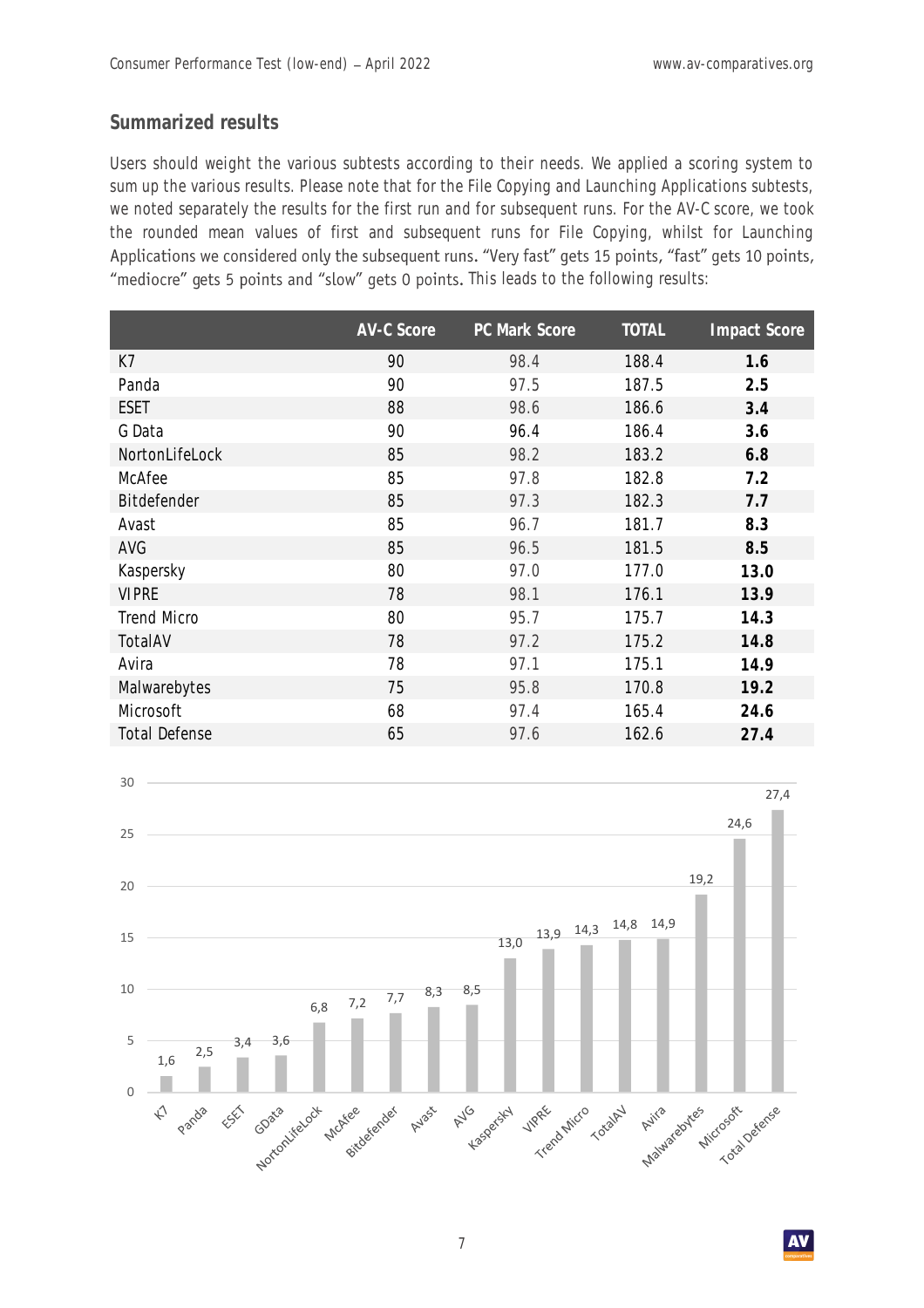# **Award levels reached in this test**

The following award levels are for the results reached in this performance test report. Please note that the performance test only tells you how much impact a security product may have on a system compared to other consumer security products (please read the note on previous pages); it does not say anything about the effectiveness of the protection a product provides, so please have also a look at the results of recent [Real-World Protection](https://www.av-comparatives.org/dynamic-tests/) and [Malware Protection](https://www.av-comparatives.org/malware-protection-test/) tests on our website.